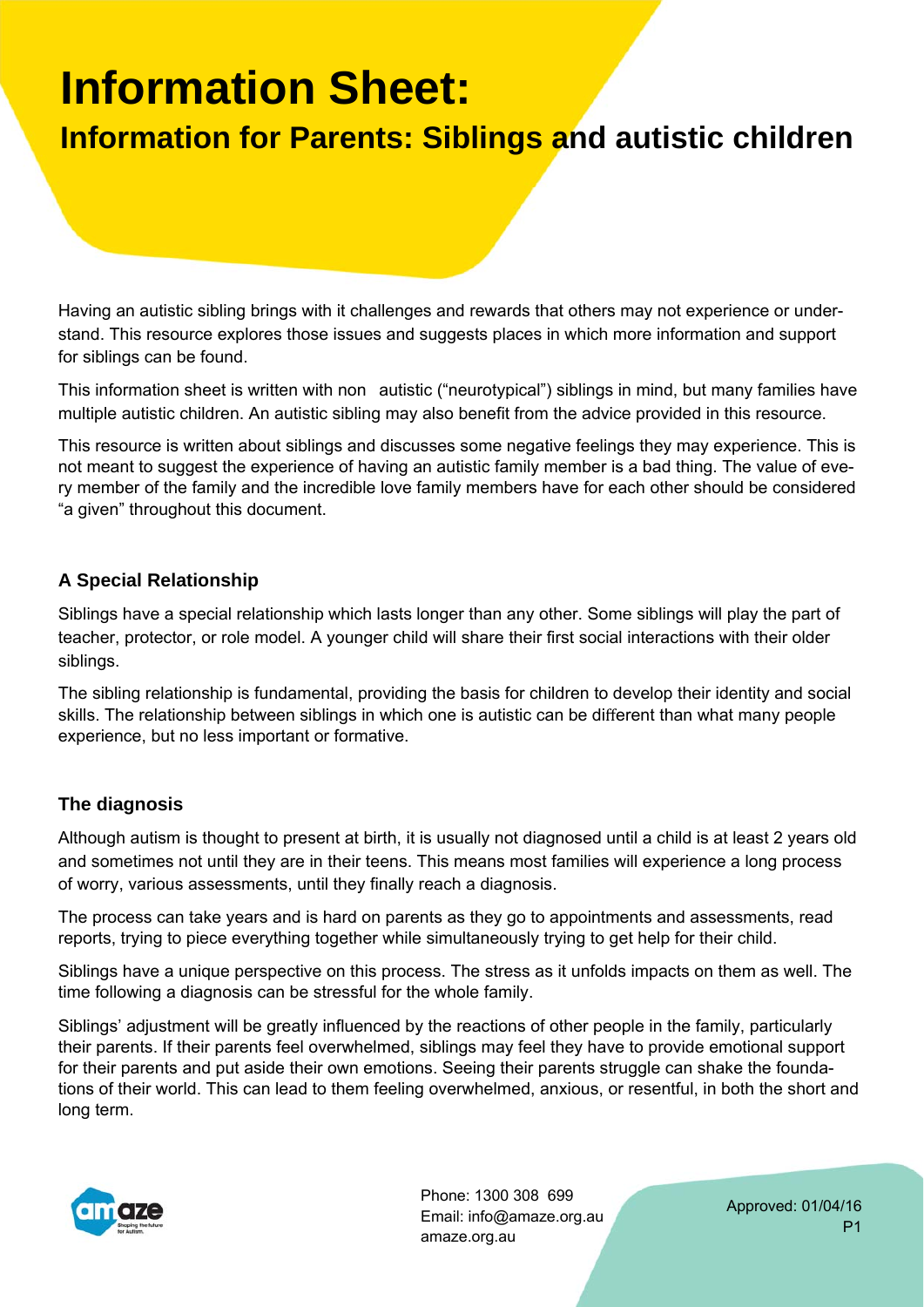Now and always, good communication is vital. Letting your child know you are there to answer questions is a good way to ensure they understand and feel valued.

(It is worth noting, a sibling's age will a $\square$ ect their ability to understand autism. Parents need to tailor the information they o er to a level appropriate with their age and development.)

If this sounds challenging, it might be helpful to engage a counsellor or psychologist to help the family deal with their emotions at this time.

#### **Feelings**

There are lots of feelings can be present in the siblings of autistic children.

Isolation, Loneliness: Being the sibling of an autistic child can be uniquely isolating. Siblings may feel isolated from their sibling as their autism makes communication and playing together dicult, while being isolated by their sibling as other people don't understand their unique family situation. On top of that, their parents need to give extra attention to the child with high needs, leaving the sibling on their own again.

Parents can put aside special time to share with a sibling, pursuing a hobby or going on special outings, to reinforce their bond and make them feel valued. Parents can also assist siblings by making sure they have many opportunities to socialise with other children and familiar adults. A sibling might like to join a hobby club or sporting team so they can pursue an interest they enjoy while also socialising with other people.

Another way of making a sibling feel connected to others is to help them to engage with other siblings in similar situations. There are details on sibling focussed services on the last page of this resource. Some support organisations run special camps and activities for siblings as well.

Guilt: Siblings might feel responsible for their sibling's autism or feel they need to fix it. Similarly, siblings who notice that their sibling has diculty with things may feel quilt over the fact that they do not have di culties. Guilt may arise along with other feelings, such as anger or frustration with their sibling.

Parents should be certain to remind siblings the brother or sister's autism is not their fault and they needn't feel ashamed of their abilities.

It is important to recognise that the autistic child is one part of the family and to try to balance the time spent with all of the children. Scheduling special dates or activities with siblings may aid in ensuring you are spending quality time with them. It is also vital that you celebrate sibling achievements, e.g. sporting events, school award ceremonies.



Phone: 1300 308 699 Email: info@amaze.org.au amaze.org.au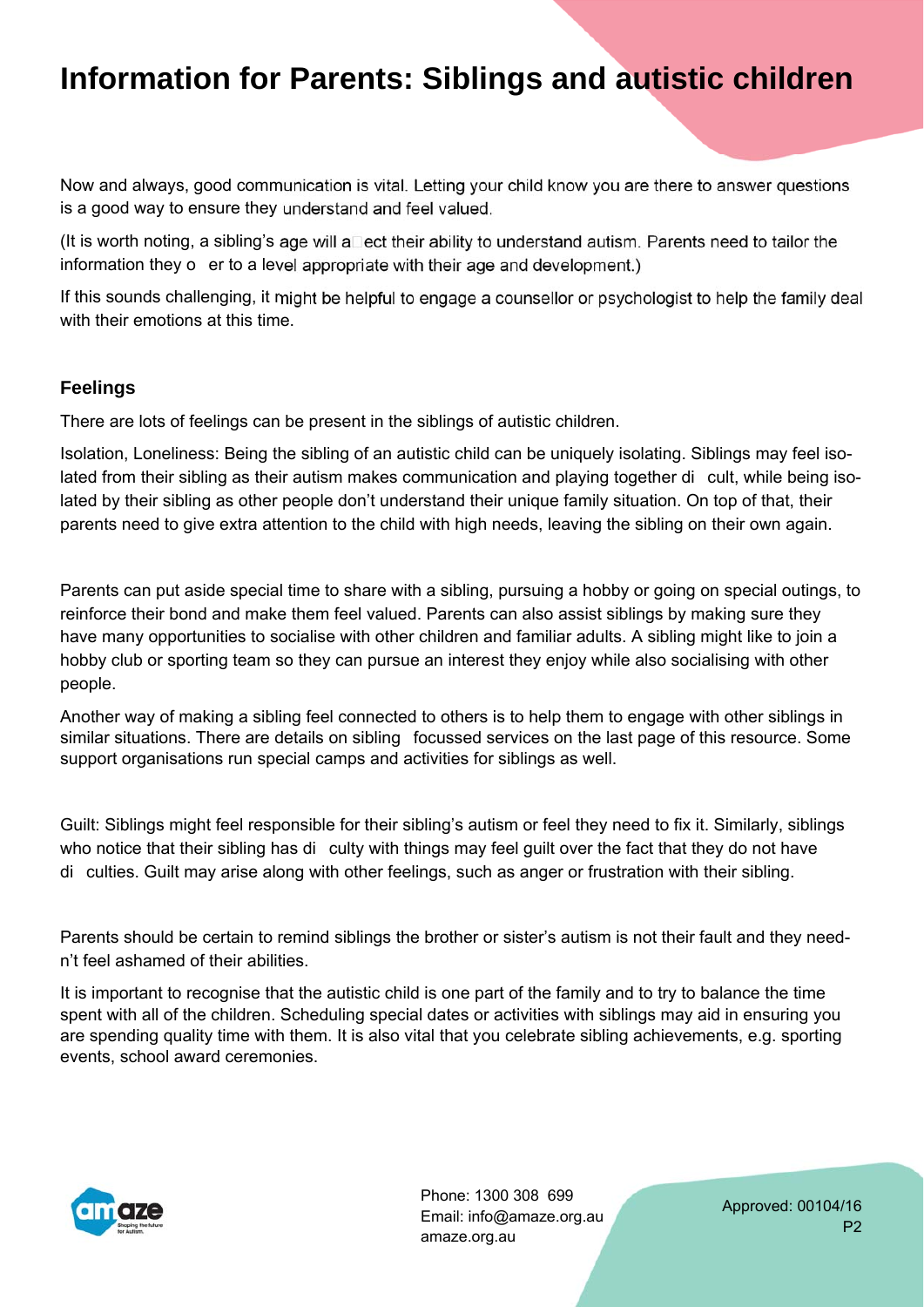Embarrassment: All children are embarrassed by their families at some point, but siblings to autistic children may find the behaviours such as melt-downs, stims, or noises to be acutely upsetting (especially once they are school age).

Parents can talk to siblings about why they feel embarrassed and help to frame experiences with people outside the family in a less negative way. You can explain "Some people don't understand about autism" if they are embarrassed when people stare, for example.

Some level of embarrassment is unavoidable, especially with teen siblings as they are very sensitive to social pressure, but allowances need to be made for the sibling as well. If a child is so embarrassed they feel they cannot have friends visit their home, steps need to be taken support them, lest they become isolated and miss out on important childhood experiences like these.

Anxiety: Anxiety is common in siblings of children with special needs, autism included. Unfortunately, the more responsibility the sibling is expected to assume, the higher their risk of anxiety. Siblings may worry that they will be responsible for their brother or sister when they grow up or worry about specific things which are happening now, like if they tend to run away in public or engage in self-injurious behaviours. Anxiety can become generalised if a member of the family feels their home environment is chaotic or unsafe.

Another facet of anxiety in siblings can be directed inwards, as some siblings struggle to be "perfect". This may be a way they feel they can win their parents' attention and approval or it could be their way of making life easier for their parents. This perfectionism can have adverse consequences as a child grows up.

Parents can support siblings by offering unconditional affection, not only as a reward when they have done something "good". It is also important for parents to be encouraging while having realistic goals for the sibling.

#### **Responsibilities**

At home, siblings might be expected to take on extra responsibilities and chores than their peers.

It is important that the sibling is not overburdened with responsibility and is allowed to have time to enjoy themselves, cultivate friendships, and develop a sense of identity. Some siblings are eager to help out and take on extra tasks, but it is important that they have regular periods of time to wind down and relax. Making sure each family member has time and space to themselves benefits everyone in the family.

"It's not fair!"



Phone: 1300 308 699 Email: info@amaze.org.au amaze.org.au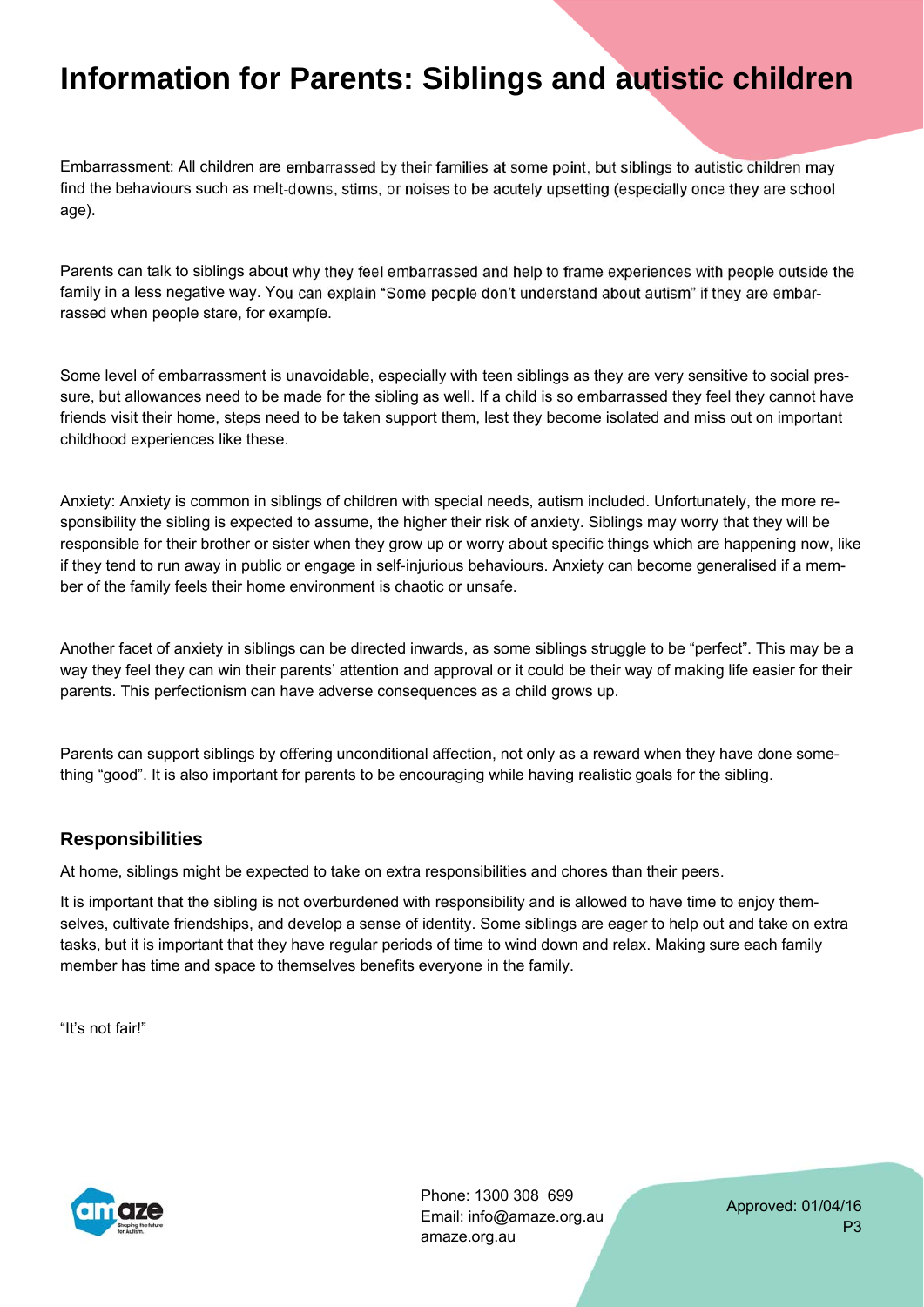In a household with an autistic child events such as tantrums and broken items are a common occurrence. It must be recognised a sibling may start to feel resentment if the autistic child 'gets away with' things for which they themselves would be punished. To avoid these feelings of unfairness, communication can promote understanding.

It is important that expectations at home be set and clear for all children. Having a clear set of house rules visible may also help. Having clear expectations and consequences may assist in developing a more predictable environment.

After an unusual or upsetting event (such as an explosive meltdown which might involve violence or breaking things), siblings may put on a brave face, putting their feelings of fear, anger, sadness or pain to one side. Parents can help by explaining to the sibling it is normal to have emotional reactions to things. Remind them that understanding of their brother or sister's needs are important, but it does not mean you can't have your own feelings as well.

A lot of autistic children will go to a mainstream school. Whether your children attend the same school or not, it can be helpful to talk to the sibling's teacher about pressures they may be faced with at home. The sibling might be expressing their frustration or anxiety at school. It is helpful for the teacher to understand their home life so they can act appropriately if concerned about the sibling's behaviour. For example, a stressed and overwhelmed sibling may be attentive and compliant at home, but disruptive, disinterested, or withdrawn at school. Recognition of this makes it easier for teachers and parents to work together to ensure the sibling is supported in every environment.

#### **The Good News**

With parental support, there are many positive things which come from having an autistic sibling.

Compassion: Having a sibling with special needs can teach children to feel for other people years before their sameaged peers. Many siblings find their compassion draws them to a career in the "caring professions" such as medicine or allied health or areas associated with social justice like the law.

Independence, Resilience: Taking on extra responsibility when young and learning to cope with challenges can help young people develop a sense of competence and independence.

Love: The fierce, protective love one sibling feels for another is a powerful and wonderful thing.

#### **Resources for Siblings**

The following is a list of other organisations which provide resources and support to the siblings of autistic people:



Phone: 1300 308 699 Email: info@amaze.org.au amaze.org.au